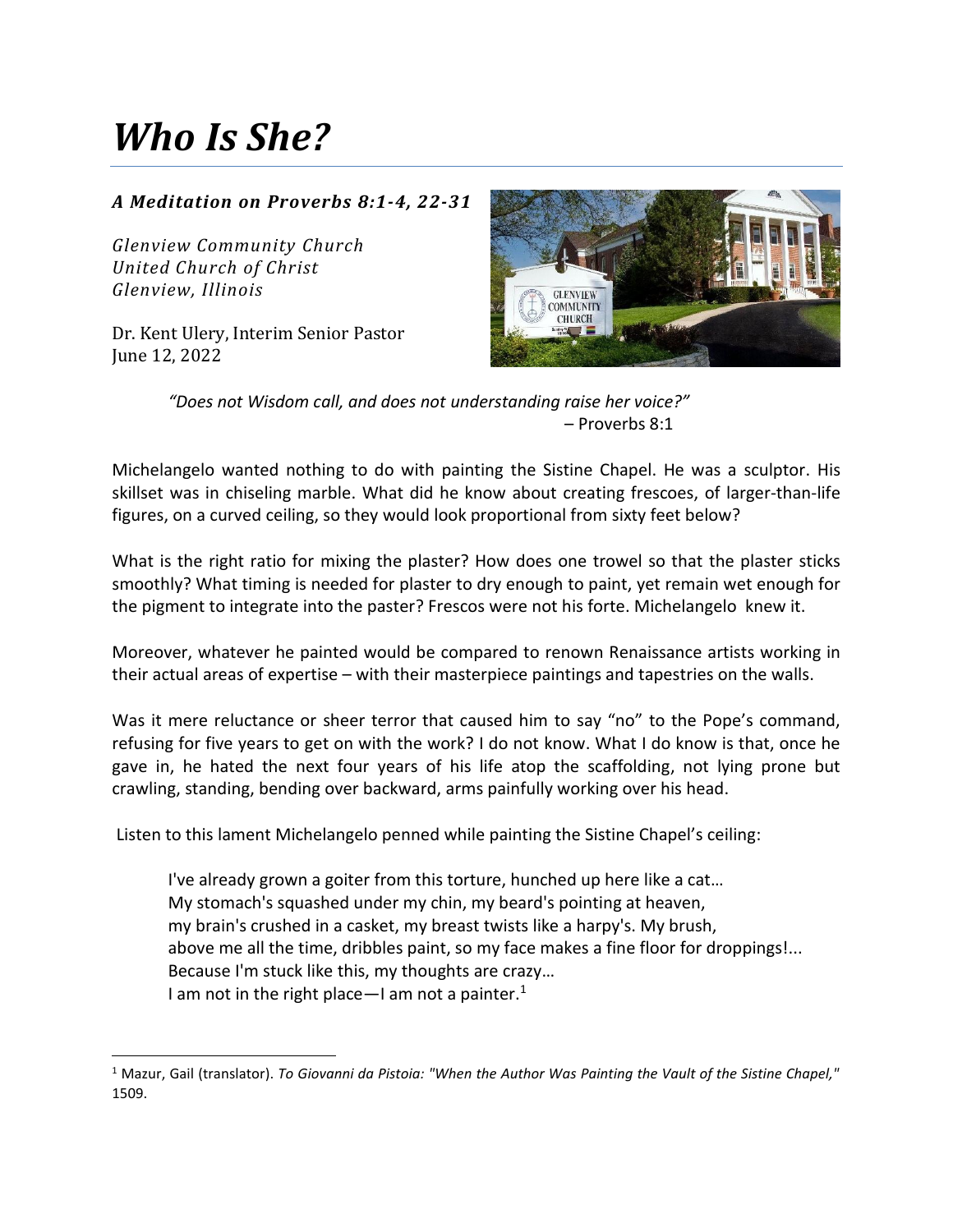Preachers feel much the same way about Trinity Sunday – historically a minor feast day -- one rarely celebrated with more than the singing of *Holy, Holy, Holy* and an unmemorable dogmatic sermon attempting to explain the mystery of one God in three persons; fully three yet fully one; one in essence, substance, and nature…yet three separate, unique, and distinct beings.

The doctrine of the Trinity poses a theological conundrum of the highest magnitude. Yet, while once fiercely debated (complete with books burned and heretics hanged), today it is greeted by yawns, even from seminarians in systematic theology courses, where they learn that Trinitarian Christianity was not even conceptualized until the late fourth century, and that no congregation celebrated Trinity Sunday prior to the mid-tenth century.

You might be surprised to learn that the word "trinity" never appears in the scriptures. References to the Father, the Son, and the Holy Spirit -- all three of them within verses of close proximity -- are rare and often editorial additions. But they are to be found in John 16:12-15 – a section of Jesus' farewell discourse where he says to the disciples:

When the Spirit of truth comes, he will guide you into all the truth; for he will not speak on his own, but will speak whatever he hears, and he will declare to you the things that are to come. He will glorify me because he will take what is mine and declare it to you. All that the Father has is mine…

In that scriptural snippet, what ties the Trinity's three persons together is "truth." Jesus, described elsewhere in John as "full of grace and truth," here reassures the disciples that, after he is gone, "the Spirit of truth will guide" them…and he suggests that the truth he shared, the truth into which the Spirit will guide them, also is the truth he first received from the Father.

Frankly, the promise that God will guide us into what is true feels critically important in an age of fake news and alternative facts, enhanced videos and disinformation campaigns, coverups and conspiracy theories, not to mention just plain old-fashioned lying. As William Sloane Coffin once preached, the work of the Christian church is to "liv[e] the truth in a world of illusions." That is not as easy as it sounds – not when, as they say, "Truth is elusive," "Truth is stranger than fiction," "You want the truth! You can't handle the truth!"

But if John is right when he writes "You shall know the truth, and the truth will set you free," then the reality that God – Creator, Christ, and Spirit – is our basis, source, and guide for sorting out truth from illusion, truth from fiction, and truth from deceit, is reason for hope.

Especially when we realize that, along with truth, wisdom dwells as well within the Trinity.

It may seem strange that, for Trinity Sunday, the scripture is a reading from Proverbs about wisdom. A nod to the wisdom needed to untangle the doctrine of the Trinity? No. Stranger still may be to learn that the word "wisdom" in this text is a proper noun, the name of a person, a female biblical character called "Lady Wisdom" (as opposed to "Madam Folly" who makes herself known in Proverb's previous and subsequent chapters). Ever hear of either of them?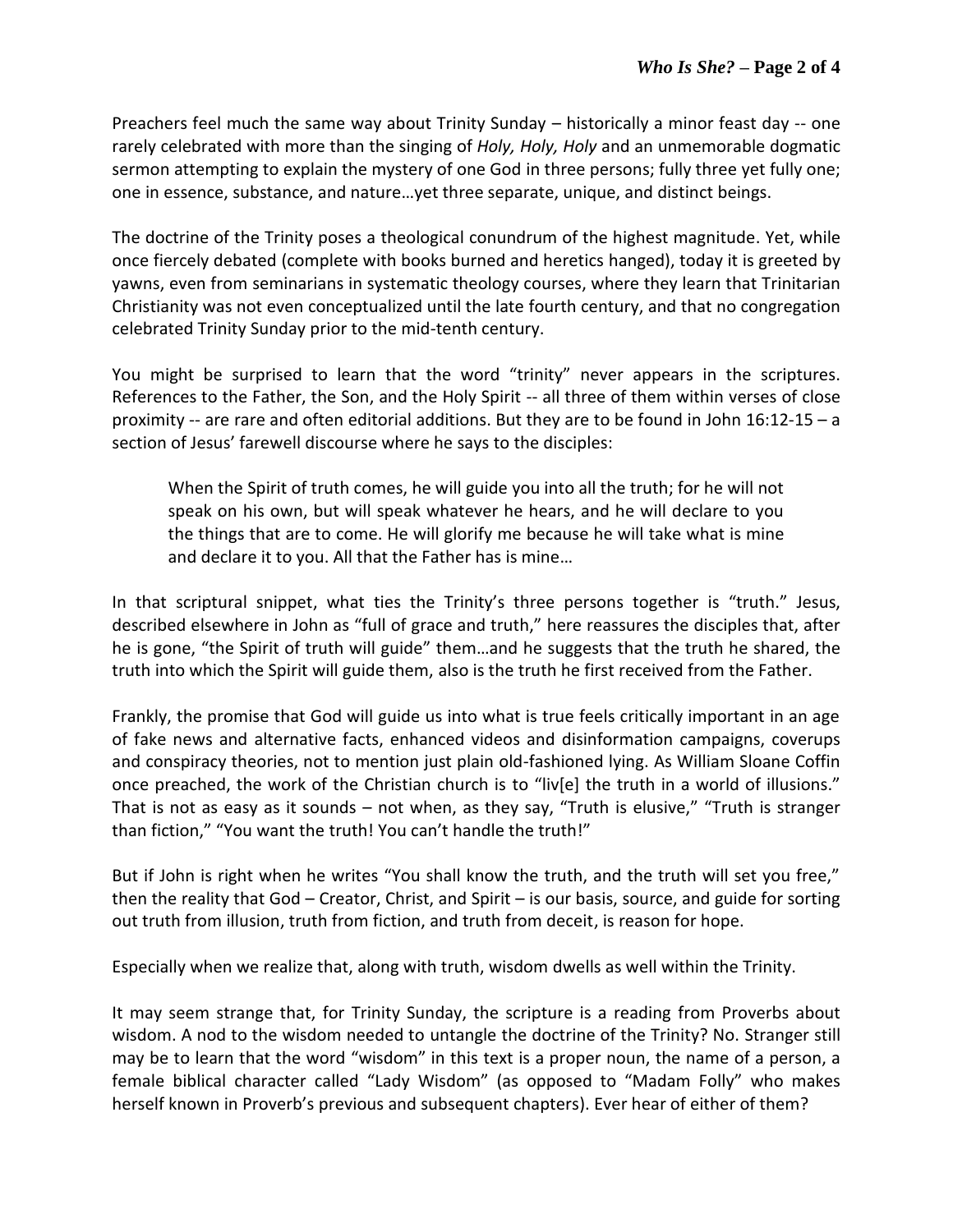Lady Wisdom. Did you know, in Hebrew scripture, only four characters have more material written about them? God, Job, Moses, and David. Lady Wisdom enjoys more pages in the Old Testament<sup>2</sup> than Abraham, Isaac, Jacob, Solomon, Isaiah, Sarah, Miriam, Adam, or Noah!<sup>3</sup> And there are traces of her to be discovered in the New Testament, if you know where to look.

Then, how come you never have heard of her? The short answer: patriarchal repression caused Lady Wisdom to disappear from Christian consciousness and spirituality, invisible though in plain sight, cast aside while still in the pages of scripture. Her traits were transferred first, by Judaism, to the masculine Hellenistic concept of the Logos (the Word)…and then, in turn, passed on by the early church fathers to the person of Christ (the Word made flesh).

Fourth century debates over the Trinity and whether Christ was subordinate to or the co-equal of God the Father is what has kept Lady Wisdom from having the impact upon us she should enjoy. The church fathers wanted her silenced, lest the implication of any equivalency between Lady Wisdom and Jesus keep them from declaring Christ as equal to God.

Yet, here she comes, playfully leaping, dancing off the pages in today's scripture lesson. Lady Wisdom – the feminine side of God. Lady Wisdom – the personification of one of God's highest attributes. Lady Wisdom – a spiritual being in the heavenly court. So strong! So proud! She introduces herself to us as the co-creator of life, of the universe, connected to and working side-by-side with God as architect and builder of the cosmos itself. She calls us to seek her out, follow her, learn from her, promising she can be found "on the heights…beside the way…at the crossroads…beside the gates…at the portals…" Lady Wisdom pops up all over the place, not just in church and synagogue, but in nature, courtrooms, marketplaces…

It is as if to say Lady Wisdom cannot be kept in hiding forever. She can be found anywhere and everywhere. For wisdom was the first thing God created – prior to earth and sky, sun and moon, day and night, animals and humans. Without Lady Wisdom, God created nothing, at least according to scripture. Indeed, God infused the entire creation with wisdom.

She even can be found in Michelangelo's painting *The Creation of Adam*.

Looking at the painting, our eye naturally focuses first on God's right hand reaching out to insert life into the first human being. But, please note as well, God's left hand reaching out to touch the Christ-child, according to Paul "the firstborn of all creation…[in whom] all things in heaven and on earth were created."<sup>4</sup> God's left elbow surrounds a woman, so that God the Creator, the Christ-child, and the woman form a trinity.

<sup>&</sup>lt;sup>2</sup> Note: Based on the Roman Catholic versions of the Bible which include certain books of wisdom literature not found in Protestant versions.

<sup>3</sup> Susan Cady, Marian Ronan, and Hal Taussig. *Wisdom's Feast: Sophia in Study and Celebration*. San Francisco: Harper & Row, 1989. Page 15.

<sup>4</sup> See Colossians 1:15-20.